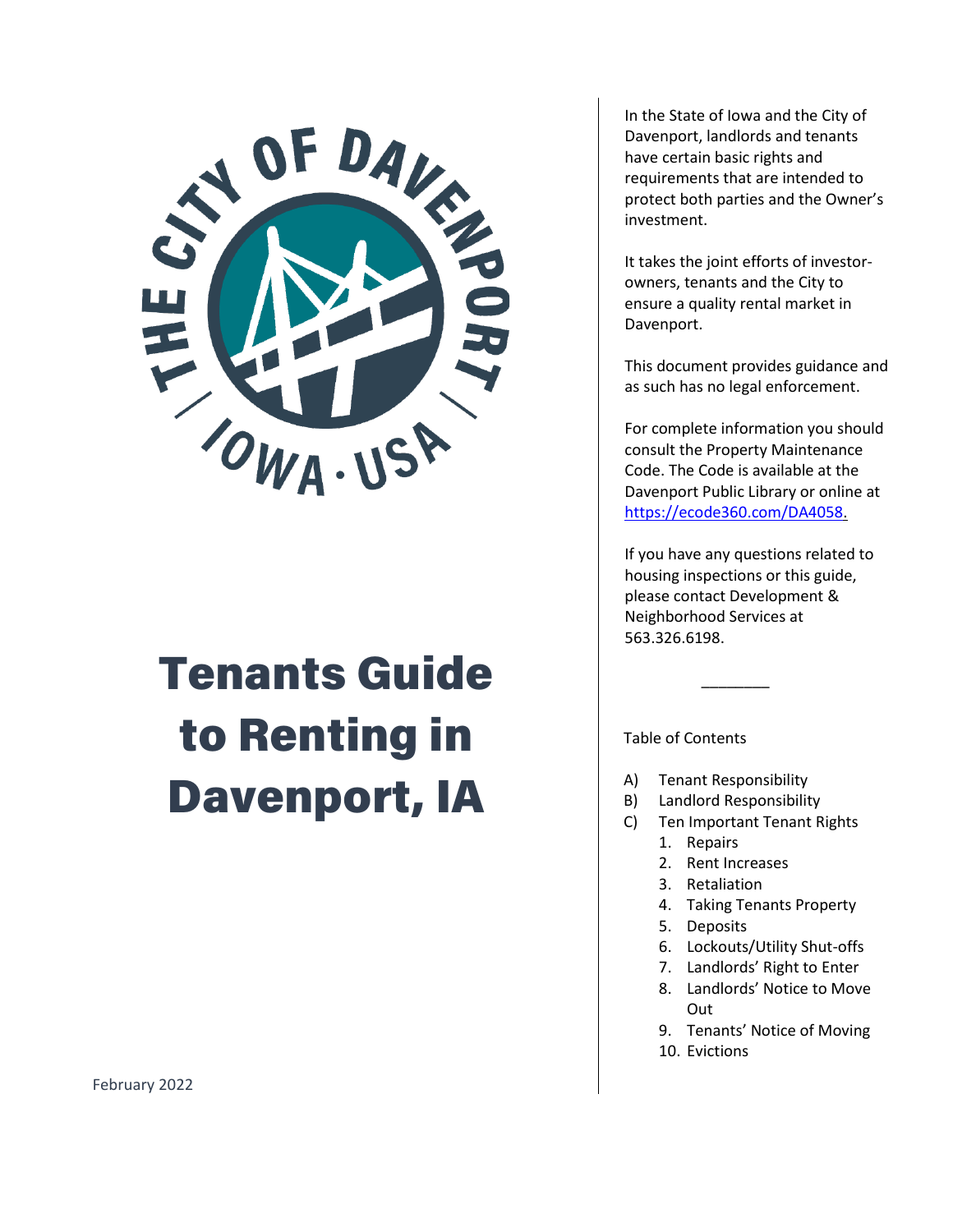# **A) Tenant Responsibility**

It is your responsibility as a tenant to review your lease before signing. Generally your lease will spell out your responsibilities as a tenant. Refer to the list below for guidance if you do not have a lease or if your lease does not spell out your responsibilities as a tenant. These are responsibilities of all property owners in Davenport, regardless of whether you rent or own.

- Keep the property (inside and outside) clear of junk, trash and debris.
- Maintain sanitary conditions to avoid infestations of pests.
- **Inoperable or unregistered vehicles should be stored in a** garage. Operable vehicles should be parked on approved surfaces.
- **Properly use and place your garbage cart and recycling** bins. Your garbage cart and recycling bins should not be set out earlier than 7pm the night before pickup and no later than 7am the day of pickup.
- **Properly maintain your yard (unless specified otherwise in** your lease) and properly dispose of yard waste.
- **Periodically check your battery-operated smoke detector** and replace spent batteries as needed.
- Do not exceed the occupancy limit. Sleeping rooms must be at least 70 square feet for two persons, with 50 square feet for each additional occupant. Check your lease, your landlord may have other requirements and will likely require that you list all occupants on the lease, including children.



# **Resources**

- **Neighborhood & Development** Services (Housing Inspections) | 326-6198
- Legal Aid | 322-6216
- Legal Services of Iowa| 515-243-2151 or 800-532-1275
- **I** Iowa Mediation Service | (virtual only) [https://www.iowamediationservice.c](https://www.iowamediationservice.com/) [om/](https://www.iowamediationservice.com/)
- Scott County Health Department |326-8618
- **EXECT:** City of Davenport Bulky Waste Pickup | 326-7923
- **Humane Society/Animal Control |** 388-6655

#### **B) Landlord Responsibility**

What do I do if the City puts a tag on my building telling me I have to move out? Call your landlord. In most cases your landlord will be working to meet the requirements for releasing the tag on your building.

Carefully read the notice and if you have any questions, contact Development & Neighborhood Services at 563.326.6198 or the inspector whose name is on the notice.

 You can review what the landlord's responsibilities for property maintenance are at [https://davenportiowa.com/services/landlord\\_resources.](https://davenportiowa.com/services/landlord_resources)

#### **C) 10 Important Tenant Rights**

As a renter there are ten important rights you should be familiar with.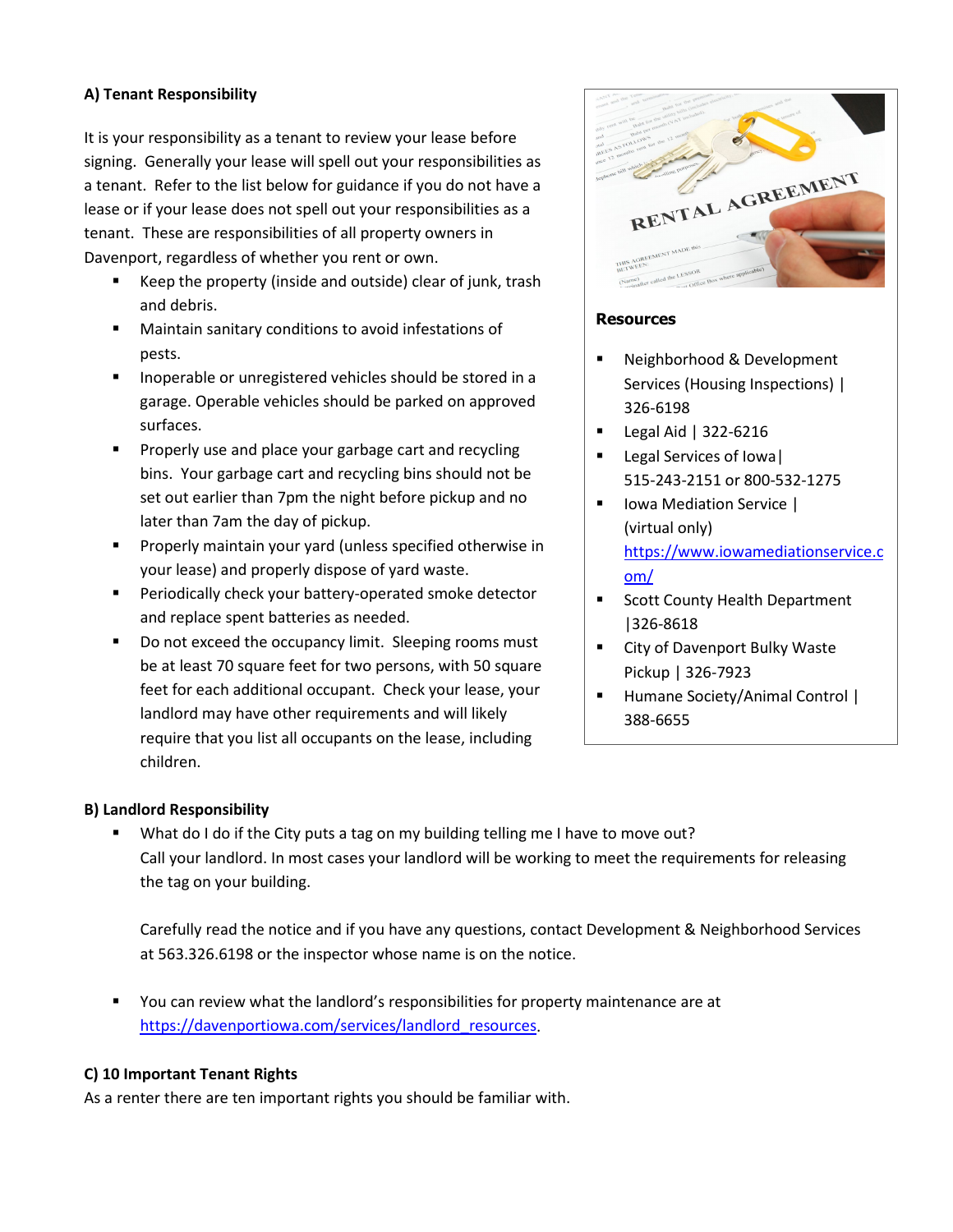- 1. Repairs
- 2. Rent Increases
- 3. Retaliation
- 4. Taking Tenants Property
- 5. Deposits
- 6. Lockouts/Utility Shut-offs
- 7. Landlords' Right to Enter
- 8. Landlords' Notice to Move Out
- 9. Tenants' Notice of Moving
- 10. Evictions

# **1) Repairs**

In most cases, the landlord is responsible for repairs. The tenant must notify the landlord when repairs are needed. If the landlord fails to make the repairs, the tenant can use future rent money to fix the problem. The following rules must be adhered to if a tenant chooses to make repairs and deduct from their rent. If you do not follow the correct procedure, you can be evicted for non-payment of rent. If you have questions about the correct procedure, seek legal advice.

- 1. You may use the "repair and deduct" procedure only if the landlord refuses to make repairs which:
	- a. the landlord agreed to make under the rental agreement; or
	- b. result in a violation of health or housing codes; or
	- c. make the apartment unsafe or unfit or uninhabitable.
- 2. In order to use rent money for repairs, the tenant must first give the landlord notice in writing at least 14 days before the next date the rent is due.
- 3. Repair expenses may not be greater than one month's rent.
- 4. Repair expenses are to be deducted from the rent due; all extra money must be paid to the landlord on the regular rent day.
- 5. The repair must be done before deducting the cost of the repairs from the rent.
- 6. You must be able to substantiate repairs made. Keep your repair receipts.

For very serious repair problems, such as lack of heat, water, or toilet facilities, the tenant can make repairs as soon as the landlord fails to do so. A written notice must be given immediately, telling the landlord you are going to spend rent money to make the repair. The tenant can spend more than one month's rent to correct these very serious problems.

Sources: Iowa Code §§562A.15,.23(1), and .27(4).

#### **2) Rent Increases**

Before the rent can be raised, the landlord must give the tenant a written notice. If you have a long-term lease, 6 months or longer, your rent usually cannot be raised during that time. Check your lease to see if it says anything on this point.

Landlords must give tenants a full 30-day written notice before a rent raise can go into effect.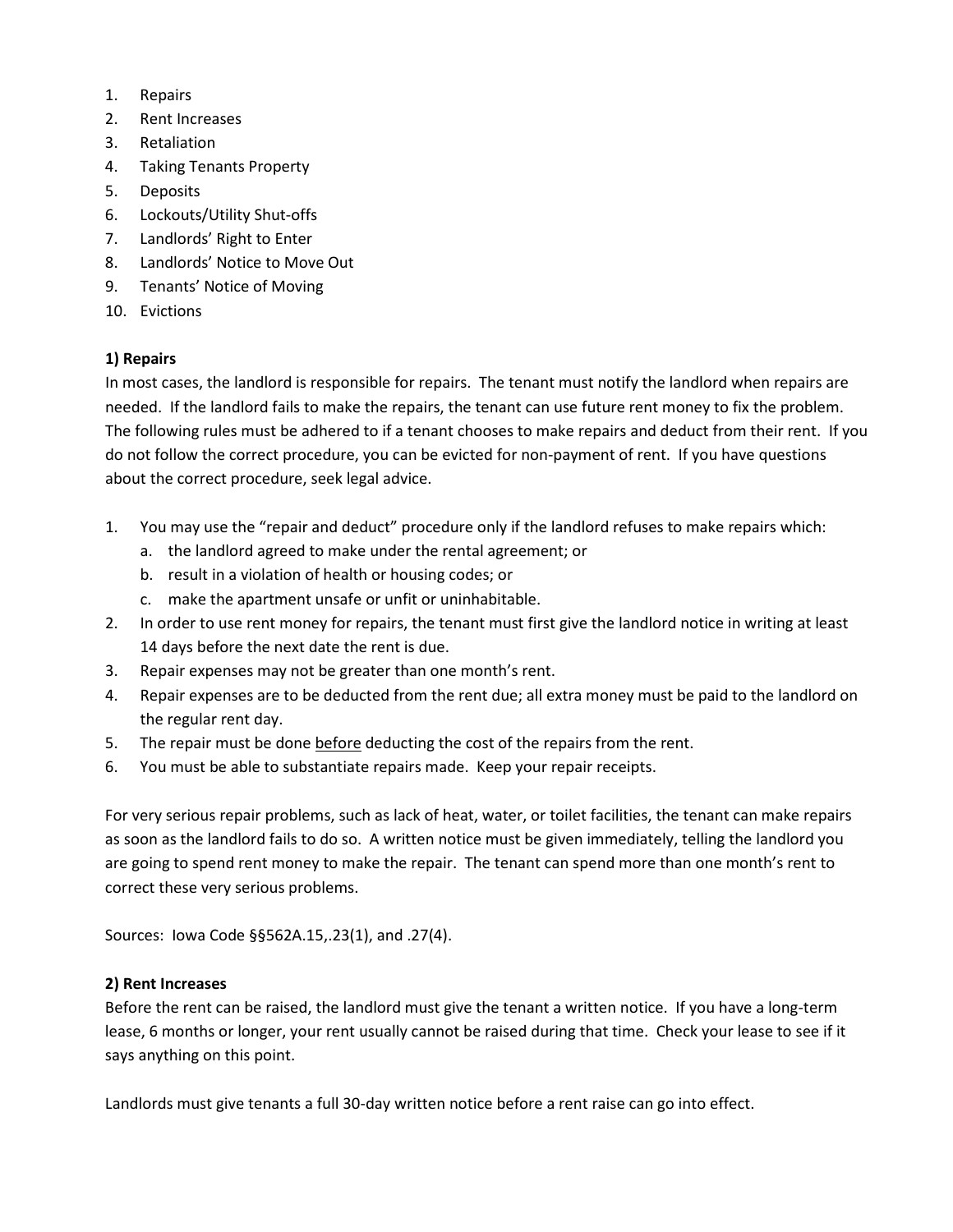There is no rent control in Iowa. That means the landlord can raise the rent as much and as often as he or she wants to, unless there is a long term lease.

Sources: Iowa Code §562A.13.

# **3) Retaliation**

It is illegal for the landlord to raise rent or evict in retaliation for a tenant:

- 1. calling the health or Housing Inspection department; or
- 2. complaining to the landlord about needed repairs or; or
- 3. joining a tenants' union.

If the landlord tries to raise rent or to evict within one year following a good faith complaint by the tenant, the law "presumes" that the landlord is acting in retaliation. However, the presumption does not apply if the landlord has a good reason to raise the rent (for instance, an increase in utility costs) or to evict (for instance, non-payment of rent).

Sources: Iowa Code §562A.36

# **4) Taking of Tenants' Property**

It is illegal for a landlord to take away your household goods (furniture, kitchen items, etc.), even if you fall behind in rent. If your landlord tries to seize or lock up your property, you should immediately seek legal advice.

Sources: Iowa Code §§562A.31, 627.1 et seq.

#### **5) Deposits**

You cannot be made to pay more than 2 months' rent as a deposit. "Deposit" includes pre-paid rent.

The landlord may hold your deposit until 30 days after you move out and provide your forwarding address. By the end of 30 days, the landlord must either return your deposit in full or give you a written explanation of why money is being kept.

A tenant may not be charged for such things as ordinary cleanup and wear and tear. However, unpaid rent and the costs of damages caused by the tenant can be paid for out of the deposit.

If a deposit is being kept, without explanation, more than 30 days after you move and provide your address, the landlord loses any right to keep the deposit. Unreturned deposits may be claimed by suing in Small Claims Court. You do not need a lawyer to do this.

Source: Iowa Code §562A.12

#### **6) Lockouts/Utility Shutoffs**

If a landlord wants you to move, he or she must go through Court to get an eviction order. You cannot be locked out, or have your utilities shut off, to force you to move out.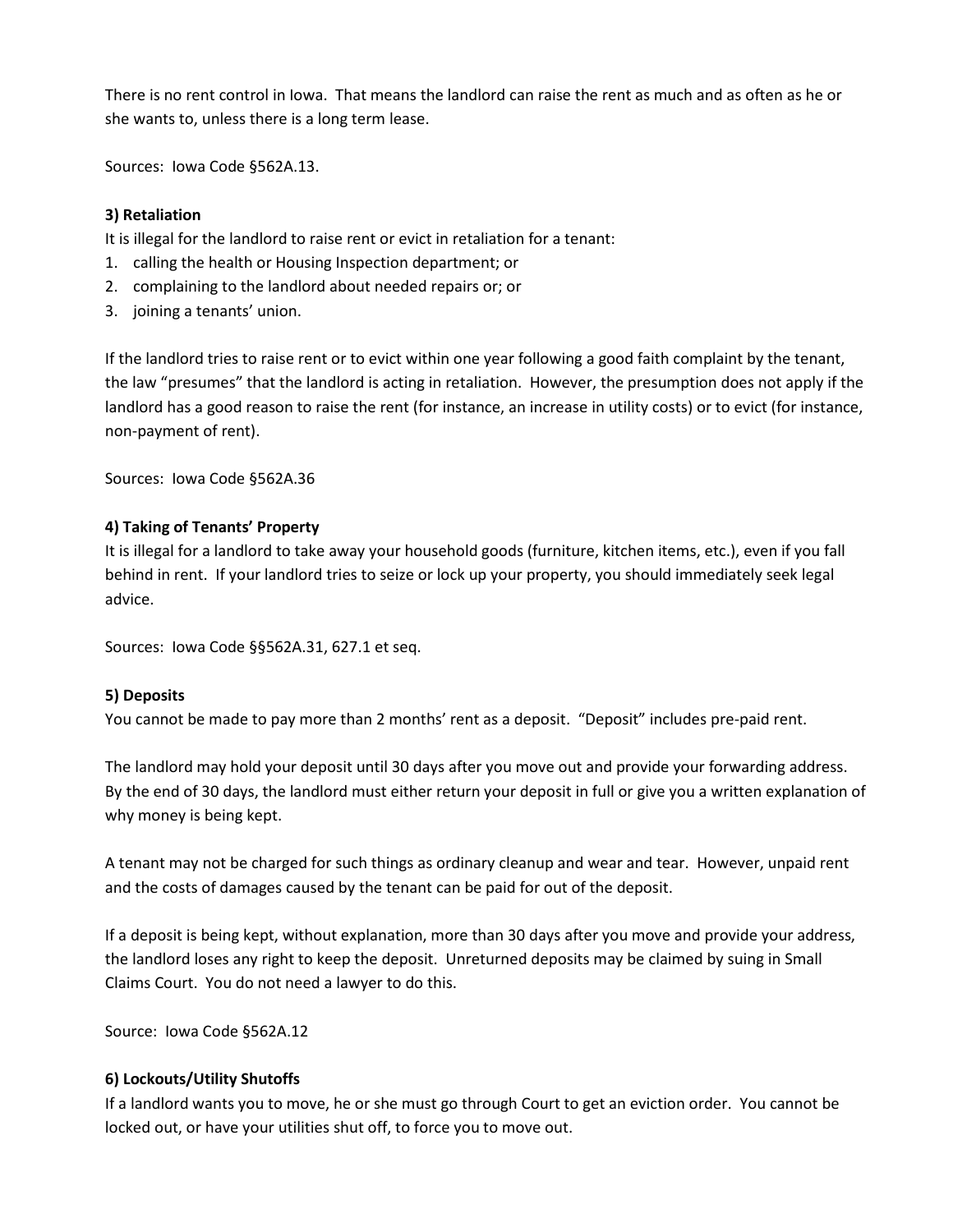Sources: Iowa Code §562A.33.

#### **7) Landlords' Right to Enter**

The landlord is required to give 24 hours advance notice to the tenant if he or she needs to enter the rented house or apartment. The entry should be for "reasonable purposes" (repairs, inspections, show the house to someone who wants to buy it). The entry should also be at "reasonable times".

In an emergency (fire, etc.) the landlord may enter without advance notice.

Sources: Iowa Code §563.19.

# **8) Landlords' Notice to Move Out**

The rules for tenants on short-term leases, month-to-month or less, vs. long term leases, greater than 6 months, are slightly different.

For short-term leases, month-to-month and weekly, the landlord does not have to give any reason for asking you to move. However, you can not be asked to move out for reason of retaliation, refer to Item 3 of this document.

If you have been asked to move:

- Due to unpaid rent. The landlord must give a written notice giving the tenant three (3) full days to pay all rent which is due. The landlord must accept the rent if it is offered in full during those three (3) days. After the three (3) days are up, the landlord does not have to accept the rent, even if it is offered in full.
- For other reasons and you are *renting on a month-to-month basis,* the landlord must give a written notice to move out, thirty (30) days before the next day rent is due. If less than thirty (30) days are given, the notice is not effective until the following date on which rent is due.
- For other reasons and you are renting *by the week as a roomer* (no separate bathroom or kitchen), the landlord must give a written notice to move out, ten (0) days before the next day rent is due. If less than ten (10) days are given, the notice is not effective until the following date on which rent is due.

Tenants with long-term leases, leases of six months or greater, can only be told to move out before the end of their lease for serious violations of their lease or rules. This process requires:

- The landlord must first provide the tenant with a written warning, giving them fourteen (14) days to correct their behavior.
- If the problem is not corrected in those fourteen (14) days, the landlord can then go to the Court to make the tenant move. This can happen no less than thirty (30) days after the original notice.
- Exceptions. Tenants who have received a written warning are not entitled to another thirty (30) day notice if they break the conditions of the lease again within one year.

NOTE: These "serious violation" protections have been found to apply to all tenants in Section 8 and Section 236 housing projects, whether or not they have long-term leases.